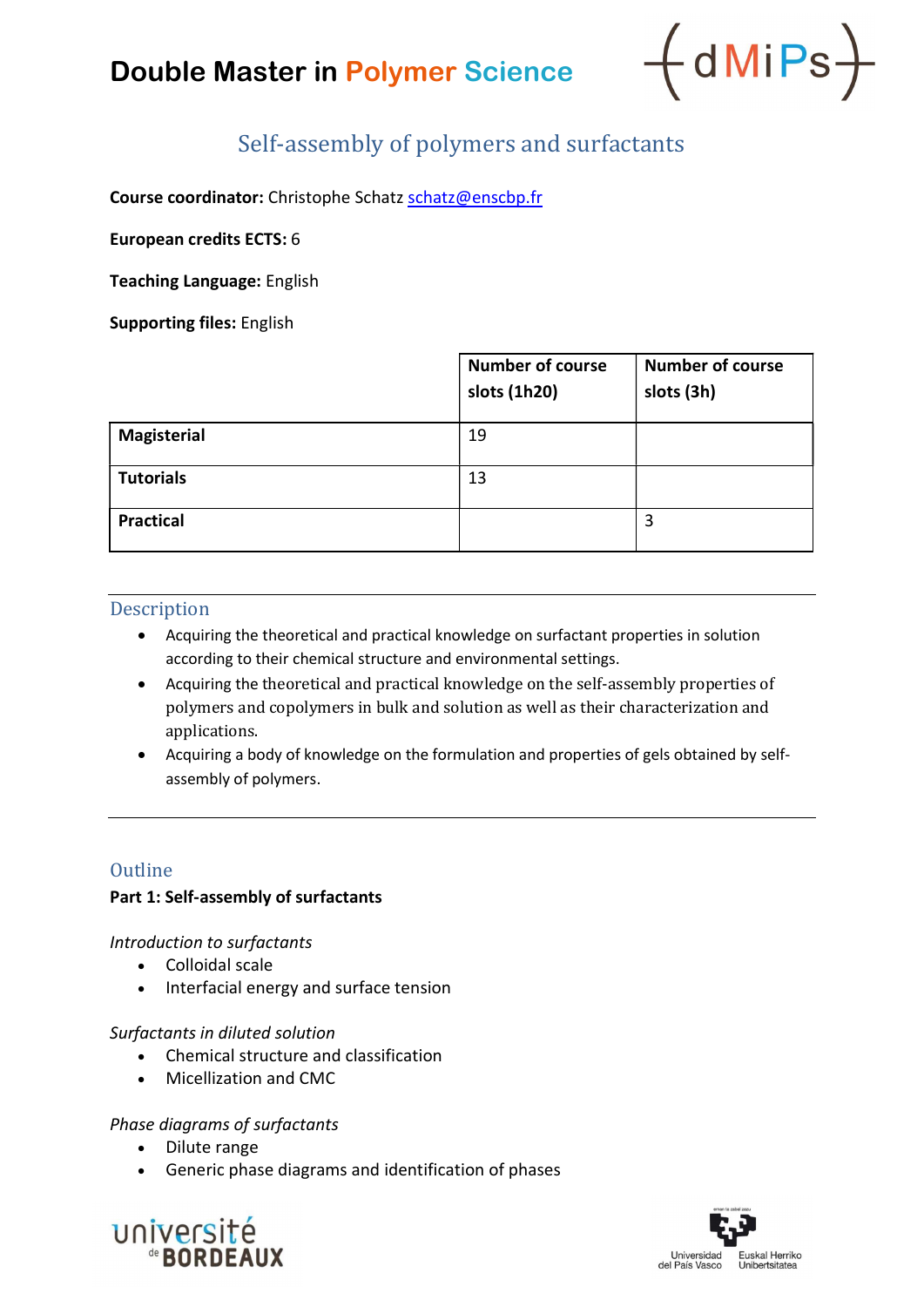# Double Master in Polymer Science



- Understanding of the phase behavior
- Concentrated range, generalization of the energy assessment and ternary representations

#### Some examples of applications

Emulsions, dispersions, microemulsions

#### Thermodynamics of surfaces and interfaces

- Gibbs adsorption model
- Langmuir adsorption model

#### Part 2: Self-assembly of polymers in solution

#### Introduction

- Examples of self-assembled structures from biological macromolecules
- Keys concepts in the solution self-assembly of macromolecules

# Self-assembly of charged polymers (polyelectrolytes)General interest of block copolymers

- Structure and properties of polyelectrolytes
- Weak and strong complexes of polyelectrolytes: structure, thermodynamics and kinetics
- Examples of assemblies from polyelectrolytes

#### Self-assembly of amphiphilic block copolymers

- Surfactant vs. block copolymer self-assembly
- Techniques for studying self-assembly
- Morphology and thermodynamics of self-assembly
- Theory and simulation
- Dynamics of micellization
- Examples of block copolymer self-assembly

# Part 3: Self-assembly of polymers in bulk

#### Introduction to self-assembly phenomena in Soft Matter

#### Theoretical background:

- Flory-Huggins Theory
- Application to polymer blends
- Phase separation by "nucleation and growth" or "spinodal decomposition"
- Relationships between free-energy diagram and phase diagram

#### Block copolymer self-assembly

- Parameters describing block copolymer self-assembly and phase diagram
- Weak and strong segregation limits

# Determination of block copolymer phase diagram

Order/disorder& order/order transitions